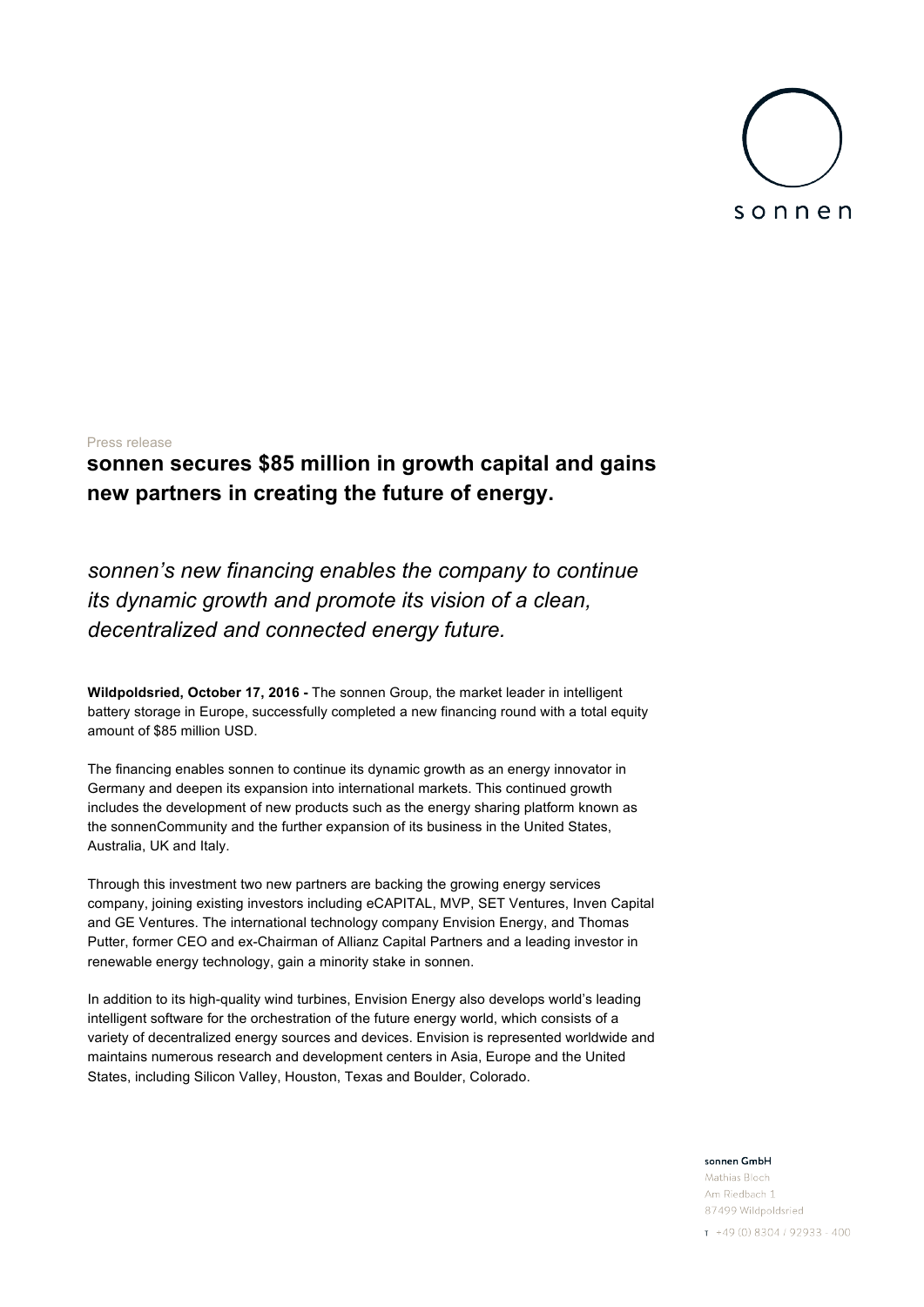# sonnen

"The future of energy is clean, decentralized and digital. With its sonnenCommunity platform and smart sonnenBatterie technology, sonnen already demonstrates how our energy infrastructure will look tomorrow. We were very impressed by their proven capabilities, their rapid growth and the high level of continuing innovation in the energy space. We want to support sonnen's vision of the future of energy and make this future a reality together, "says Lei Zhang, CEO of Envision Energy.

"We want to become the energy supplier of the future. Fast growth and leadership in innovation are the keys to reaching this goal", says Christoph Ostermann, CEO of sonnen Group. "With Envision Energy, we have gained a strategic investor who shares our vision, supplements our technology and has a strong presence in both the U.S. and Asian markets."

sonnen develops and manufactures the sonnenBatterie smart energy management systems in Germany and in San José, California. Through its sonnenCommunity, homeowners throughout Germany can produce, store and share their own electricity. sonnen's latest development, the sonnenFlat, is the next step in virtual power plants enabling thousands of sonnenBatteries to be aggregated into one large storage pool that provides balancing energy for the powergrid in Germany.

### **About Envision Energy**

Envision Energy (www.envision-energy.com) is one of the world's largest smart energy management companies and among the eight largest turbine companies in the world with more than 7.5 GW of Envision smart wind turbines in operation. Envision's Energy OS platform is used to manage more than 50 GW of renewable energy assets, including charging stations and energy consumption devices worldwide. Envision has regional offices across Asia, Europe, North and South America and has established global R&D and engineering centers in Denmark, Germany and the United States.

### sonnen GmbH

Mathias Bloch Am Riedbach 1 87499 Wildpoldsried

 $T + 49(0)8304/92933 - 400$